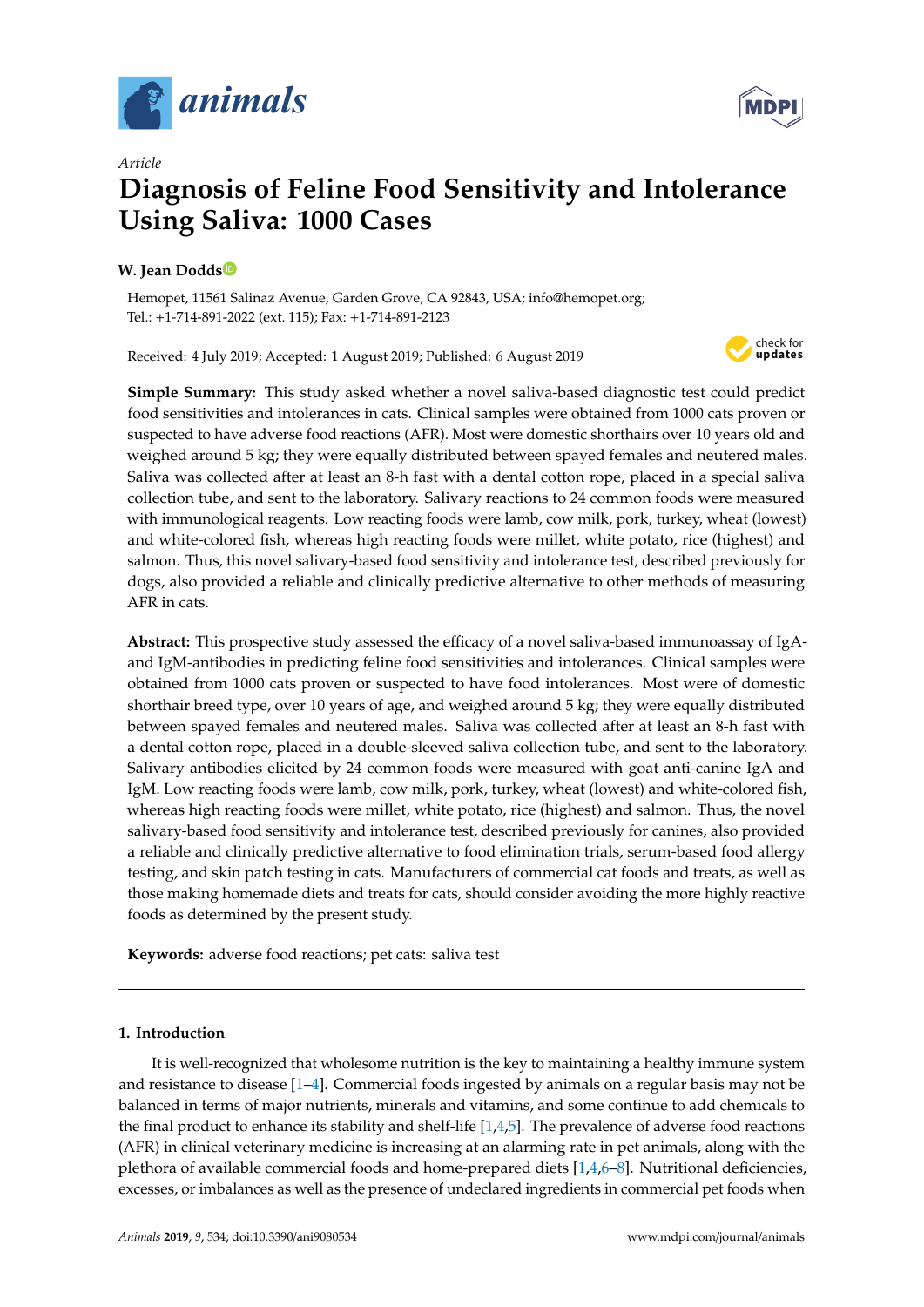Genetic differences between individuals lead to quantitative variations in dietary requirements for energy and nutrient needs, and to maintain health  $[1,3,4]$  $[1,3,4]$  $[1,3,4]$ . Also, genetic defects may result in inborn errors of metabolism that affect one or more pathways involving nutrients or their metabolites. Nutritional factors that play an important role in immune function include zinc, selenium and vitamin E, vitamin  $B_6$  (pyridoxine), and linoleic acid [\[1,](#page-5-0)[4\]](#page-5-1). Deficiency of these compounds impairs both humoral as well as cell-mediated immunity, and requirements usually increase in geriatric individuals, because immune function and the bioavailability of nutrients generally wanes with aging. As with any nutrient, however, excessive supplementation can lead to significant clinical problems, many of which are similar to the respective deficiency states of these ingredients [\[1,](#page-5-0)[4,](#page-5-1)[12,](#page-6-6)[13\]](#page-6-7).

An important component of this need for nutritional balance and adequacy involves the increasing An important component of this need for nutritional balance and adequacy involves the incidence of food sensitivity and intolerances not only in humans but also in the companion animals that share our lives  $[1-6]$  $[1-6]$ .

# **2. Materials and Methods 2. Materials and Methods**

# *2.1. Study Population 2.1. Study Population*

Saliva from cats suspected of having food sensitivities or intolerances was submitted by veterinary<br>
The contract of the contract of the contract of the contract of the contract of the contract of the contract o clinics and their pet owner clients throughout North America; some samples came from overseas. The<br>very clinical clients throughout North America; some samples came from overseas. The collection procedure used a thin cotton rope as described previously [\[2\]](#page-5-2). A total of 4214 feline samples have been received and analyzed by our laboratory since early 2013. For purposes of the present study analysis, 1000 cases were selected sequentially without preference covering the period of 21 July 2015 through 15 September 2018. The saliva collection method is shown in Figure [1.](#page-1-0)  $\frac{1}{2}$ . The collection procedure used a thin cotton rope as described previously  $\frac{1}{2}$ . A total of  $\frac{1}{2}$ . Then is samples are been received and analyzed by our laboratory since early 2015. For purposes of the present study

<span id="page-1-0"></span>

**Figure 1.** Collecting saliva from a cat for food intolerance testing. **Figure 1.** Collecting saliva from a cat for food intolerance testing.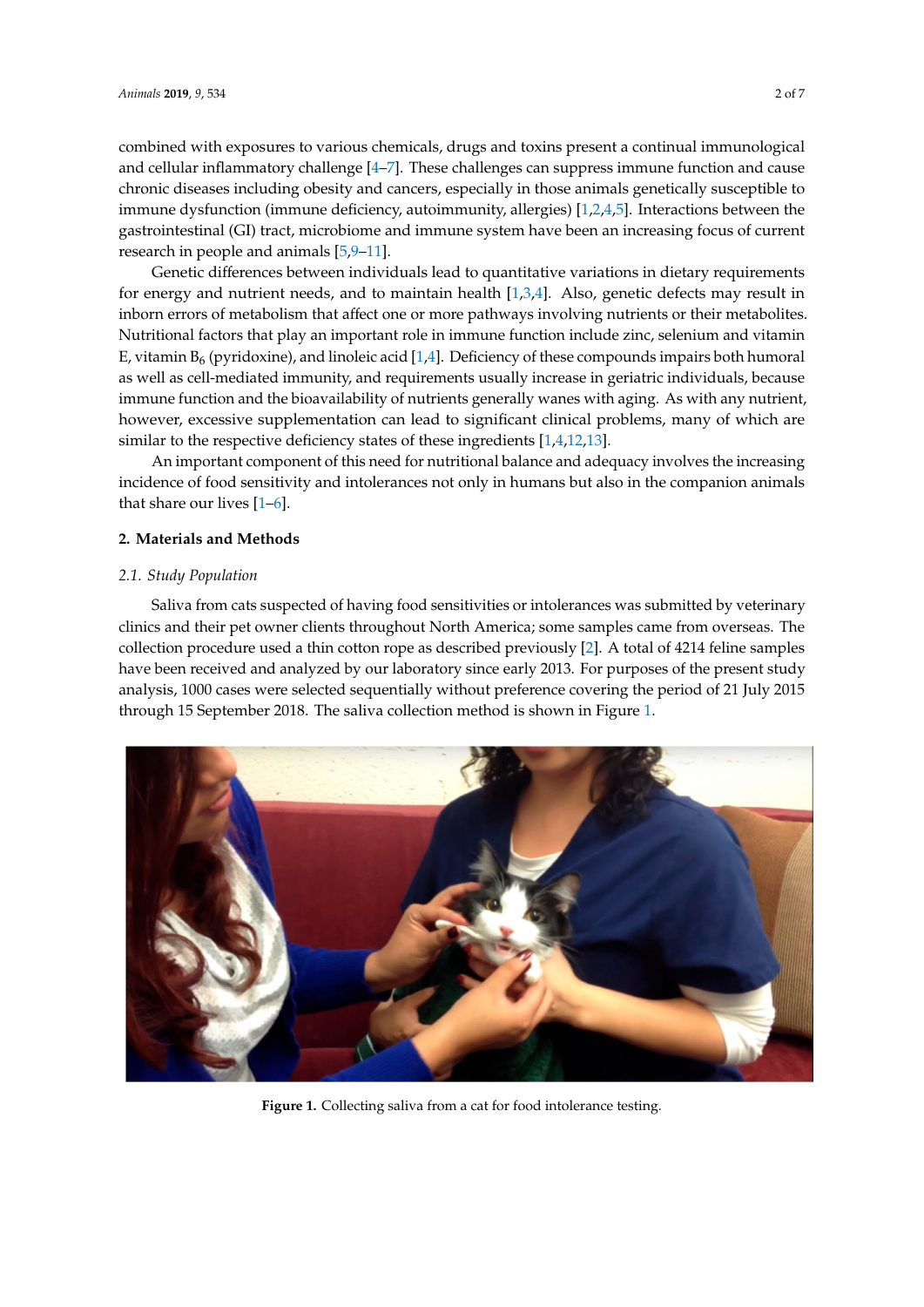#### *2.2. Test Methodology*

#### 2.2.1. Salivary Anti-IgA and IgM Diagnostics

The assays for salivary anti-IgA and anti-IgM, were performed using the specific ELISA Food Antigen–Coated Plates containing the 24 affinity-purified food antigens manufactured for this purpose (see Section [5\)](#page-5-4). The detailed methodology has been previously described [\[1,](#page-5-0)[2\]](#page-5-2). A result at or above 11.5 units/mL is considered to reflect food sensitivity and intolerance in both dogs and cats [\[2\]](#page-5-2). The obtained optical density (OD) readings were reported to 4 decimal places using an automated robotic analyzer. Those samples testing above the assay blank OD were then converted to the arbitrarily set units/mL standard for ease of reporting and comprehension [\[2\]](#page-5-2). The 24 foods tested in this assay included highly purified protein extracts of: beef, chicken, corn and cornstarch, duck, lamb and goat, cow milk, pork, soy, turkey, venison, wheat, white-colored fish and their oils, barley, hen eggs, lentils and peas, millet, oatmeal, peanuts and peanut oil, potatoes, quinoa, rabbit, rice, salmon and salmon oil, and sweet potatoes (see Section [5\)](#page-5-4) [\[2\]](#page-5-2). This test methodology has been validated for sensitivity (93–99%), specificity (69–72%) and accuracy by likelihood ratios (3.08–5.30% for positive ratios; 0.63–0.65% for negative ratios) [\[2\]](#page-5-2).

# 2.2.2. Serum Anti-IgG Diagnostics

Serum samples were obtained at the time of saliva collection from 154 of the 1000 cases studied for the present analysis; reactivities were measured for the 24 foods tested using goat anti-canine IgG. None of these serum samples produced increased anti-IgG reactivities to any of the 24 foods tested.

#### **3. Results**

#### *3.1. Population Demographics*

<span id="page-2-0"></span>Please see Tables [1](#page-2-0) and [2.](#page-2-1)

| Parameter (%)             | $DSH^*$   | $DMH*$    | $DI.H^*$    | Purebreds **   |
|---------------------------|-----------|-----------|-------------|----------------|
| Average                   | 26.5      | 2.3       |             |                |
| Median                    | 27        |           |             |                |
| <b>Standard Deviation</b> | 2.8       | 1.7       | 2.3         | See list below |
| Range                     | $24 - 31$ | $0.5 - 4$ | $0.7 - 4.5$ |                |

**Table 1.** Summary of 1000 feline cases by breed type.

\* Breed abbreviations: DSH, Domestic Short Hair; DMH, Domestic Medium Hair; DLH, Domestic Long Hair. \*\* Purebreds: Abyssinian, Persian, Maine Coon, Siamese, Ragdoll, British Shorthair, Russian Blue, Bengal, Bombay, Burmese, Sphynx, Manx, Tonkinese, Rex-Devon and Cornish, Himalayan.

**Table 2.** Summary of 1000 feline cases by age, sex and weight.

<span id="page-2-1"></span>

| Parameter                 | Age $(Yrs)$  | $Sex SF$ (#) | $SexF(\#)$               | $SexNM$ (#) | $Sex M (*)$              | Weight (kgs) |
|---------------------------|--------------|--------------|--------------------------|-------------|--------------------------|--------------|
| Average                   | 9.2          | 18.4         | 2.6                      | 19.1        |                          | 5.0          |
| Median                    | 9.3          | 18           |                          | 19          |                          | 4.9          |
| <b>Standard Deviation</b> | 0.86         | 3.87         | 1.81                     | 4.06        | 1.71                     | 0.31         |
| Range                     | $7.1 - 10.6$ | -            | $\overline{\phantom{0}}$ |             | $\overline{\phantom{0}}$ | -            |

Sex abbreviations: SF, spayed female; F, female; NM, neutered male; M, male. # Number of cats by sex in the 24 microtiter assay plates.

#### *3.2. Food Reactivity Data*

Table [3](#page-3-0) shows the results in units/mL for the 24 foods tested, with either IgA- and/or IgM-antibodies, where the amounts exceeded the negative and weak reactive levels (i.e., greater than 11.5 units/mL) [\[1](#page-5-0)[,2\]](#page-5-2).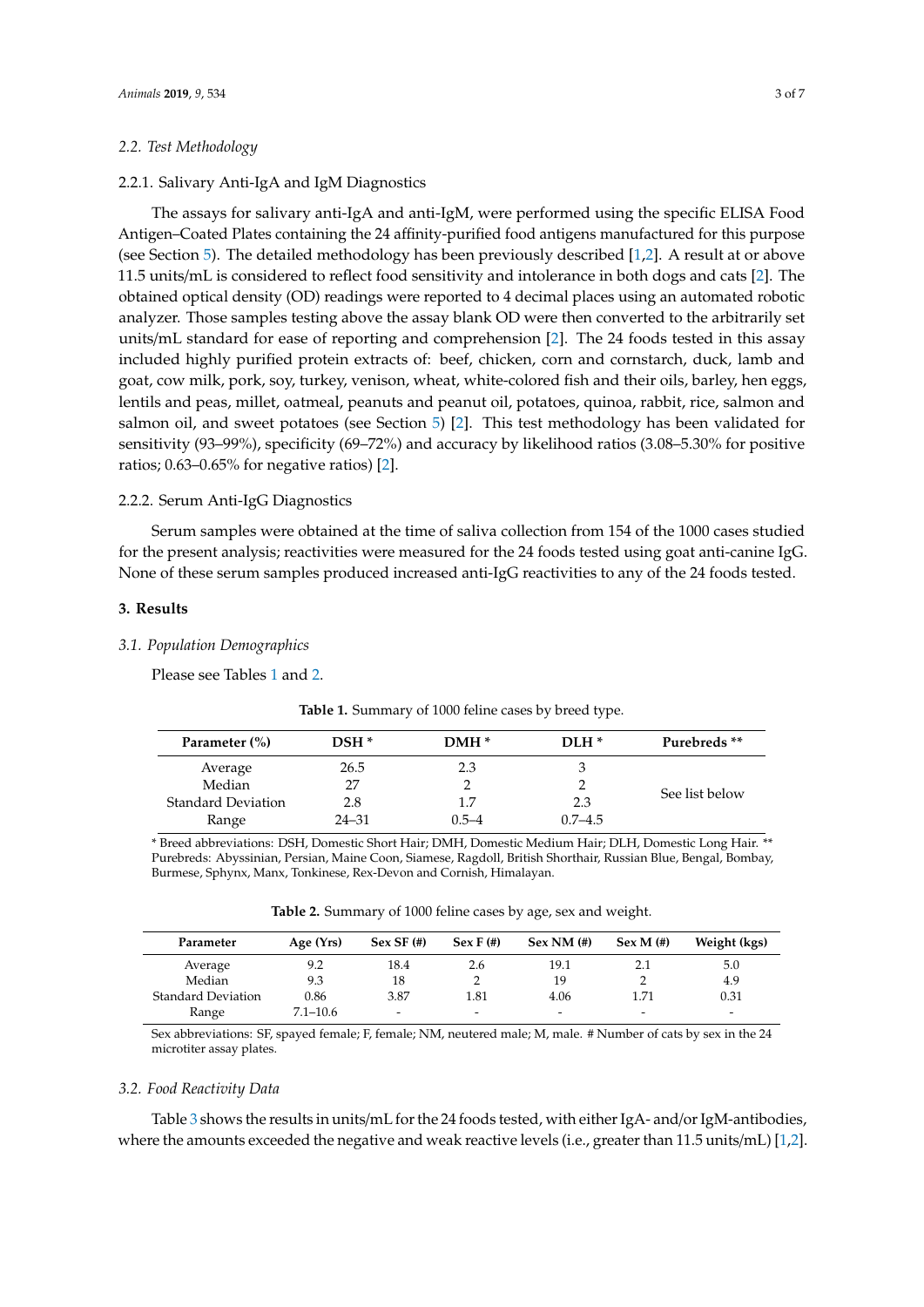| (a) 12 Food Antigens         |               |         |        |                |         |                     |
|------------------------------|---------------|---------|--------|----------------|---------|---------------------|
| Parameter (Units/mL)         | Beef          | Chicken | Corn   | Duck           | Lamb    | <b>Milk</b>         |
| Average                      | 12.43         | 19.24   | 12.67  | 9.1            | 4.33    | 5.1                 |
| Median                       | 13            | 21      | 12     | 8              | 4       | 4                   |
| Std. Dev                     | 6.4           | 7       | 6      | 4.5            | 2.9     | 2.7                 |
| Parameter (Units/mL)         | Pork          | Soy     | Turkey | <b>Venison</b> | Wheat   | White Fish *        |
| Average                      | 5.8           | 13.4    | 6.4    | 9.2            | 2.7     | 3.6                 |
| Median                       | 5             | 14      | 7      | 10             | 2       | 3                   |
| Std. Dev                     | 2.4           | 4.2     | 3.1    | 3.7            | 2.4     | 2.8                 |
| (b) Another 12 Food Antigens |               |         |        |                |         |                     |
| Parameter (Units/mL)         | <b>Barley</b> | Hen Egg | Lentil | Millet         | Oatmeal | Peanut              |
| Average                      | 9.9           | 7.4     | 9.1    | 24.3           | 15.5    | 12.2                |
| Median                       | 10            | 7       | 9      | 25             | 15      | 11                  |
| Std. Dev                     | 4.3           | 3.5     | 3.8    | 5.9            | 4.7     | 5.1                 |
| Parameter (Units/mL)         | Potato        | Quinoa  | Rabbit | Rice           | Salmon  | <b>Sweet Potato</b> |
| Average                      | 23.2          | 19      | 14     | 25.9           | 20.9    | 17.1                |
| Median                       | 22            | 20      | 13     | 25             | 20      | 16                  |
| Std. Dev                     | 6.5           | 6.7     | 4.5    | 6.9            | 6.1     | 6.1                 |

<span id="page-3-0"></span>**Table 3.** Summaries of food reactivities in 1000 feline cases of proven or suspected bowel disorders.

\* White Fish = any white-colored fish. Low reactors were lamb, cow milk, pork, turkey, wheat (lowest) and white-colored fish. High reactors were millet, white potato, rice (highest) and salmon.

Table [4](#page-3-1) shows the outcome test results of ten cases tested before and after removal of the identified reactive foods.

<span id="page-3-1"></span>

| <b>Case Number</b> | <b>Number Reactive Foods (Initial Test)</b> | Number Reactive Foods (Follow Up Test) * |
|--------------------|---------------------------------------------|------------------------------------------|
| $1 - 3$            |                                             |                                          |
| 4                  | 23                                          |                                          |
| 5                  | 16                                          | 10                                       |
| h                  | 15                                          |                                          |
|                    | 11                                          |                                          |
|                    | 13                                          |                                          |
|                    |                                             |                                          |
| 10                 |                                             |                                          |
| Total              | 85                                          | 30                                       |

**Table 4.** Outcome of 10 cases.

**\*** Reactive foods removed from diet; retested 2–6 months later.

# *3.3. Case Study*

"Bizz Bee", 10-year-old Domestic Short Hair, neutered male cat weighing 9.5 kg (Figure [2\)](#page-4-0). When initially tested for food intolerances, he was obese and ate primarily chicken and turkey, and had experienced reactions to fish. He had an itchy anal area and was scooting on carpets, soft stools and what was termed as "feline acne". Food reactions were identified in his saliva to: Beef, chicken, corn and cornstarch, duck, white-colored fish and their oils, hen eggs, millet, peanuts and peanut oil, potatoes, quinoa, rabbit, rice, salmon and salmon oil, and sweet potatoes.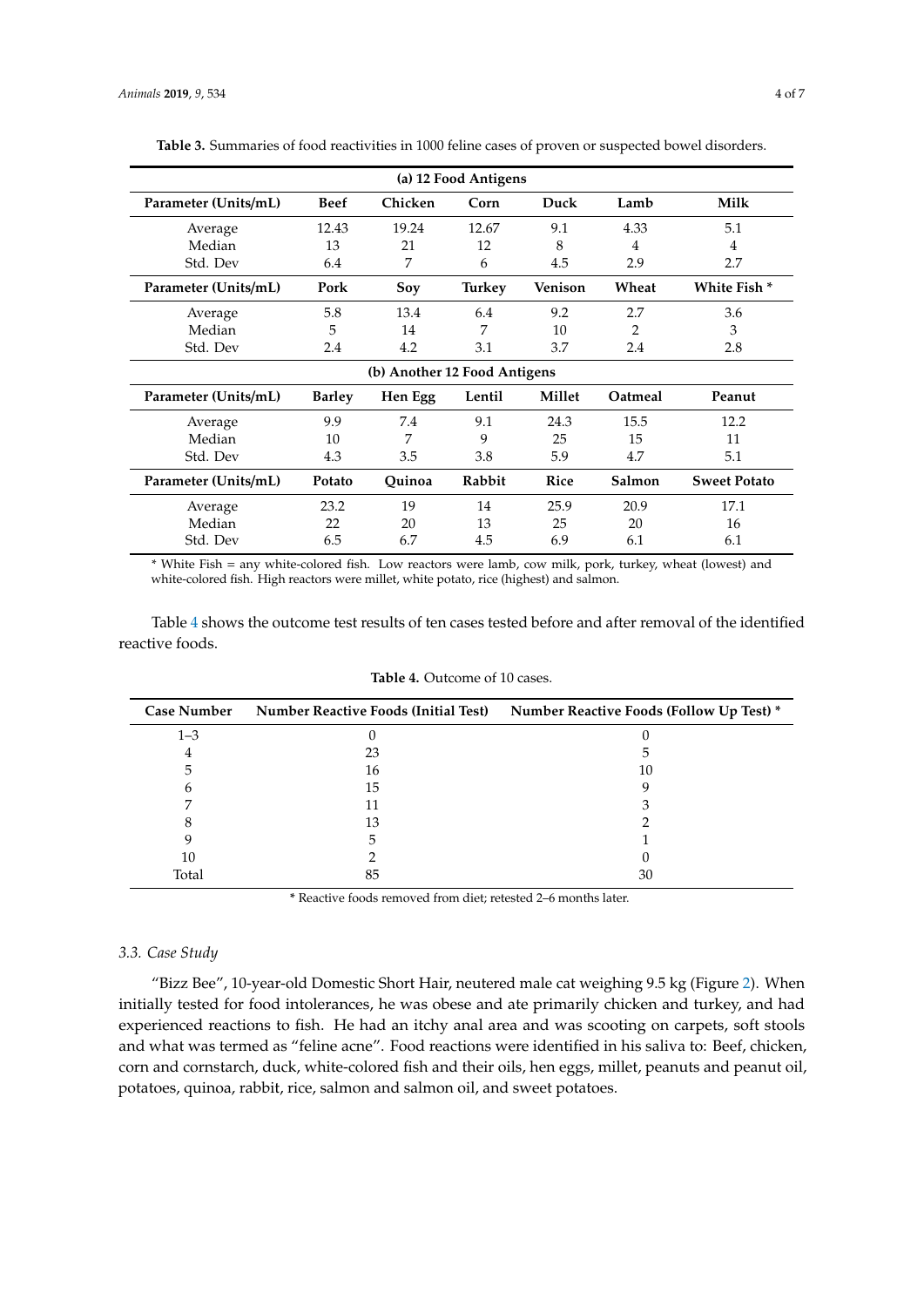<span id="page-4-0"></span>

**Figure 2.** The obese cat. **Figure 2.** The obese cat.

When these reactive foods were removed from his diet, except for chicken and turkey which the client elected to continue feeding, reactions were identified to: chicken, turkey, duck, lamb, soy, peanuts and peanut oil, rabbit, and sweet potatoes. He was still itchy and scratching and had ingested hair balls. Upon questioning the client, she was cooking with peanut oil, although sources of the other reactive foods were not apparent, except perhaps within the numerous supplements she fed him. Once the peanut oil was changed to safflower oil and supplements containing reactive ingredients and flavorings were removed, his itching and scratching ceased and his stools became firm.

#### **4. Discussion**

The published literature and clinical experience documents that cats, like dogs, can suffer from AFR, including chronic GI enteropathies and a variety of other clinical signs [\[4,](#page-5-1)[8\]](#page-6-2). The difficulty, however, arises in attempting to accurately determine which food or foods are to blame [\[1](#page-5-0)[,2,](#page-5-2)[4,](#page-5-1)[6,](#page-6-1)[14\]](#page-6-8). While AFR have classically been diagnosed by skin patch or prick testing, food elimination trials, and measurement of serum IgD, IgE or IgG, published studies have shown that food elimination trials are fraught with discrepancies and failure of animal owners to comply, whereas skin patch or prick testing is unsightly [\[2,](#page-5-2)[4\]](#page-5-1). Further, serum testing of IgG, IgA and IgM levels in companion animals to identify AFR is poorly predictive of manifested clinical issues [\[14–](#page-6-8)[16\]](#page-6-9). These diagnostic dilemmas consequently raise the question of the accuracy and validity of the saliva-based test methodology used in the present paper. Regarding the use of goat anti-canine IgA and IgM reagents to measure the parallel antibody levels in cats, this was necessitated because the author's prior testing of the available goat anti-feline reagents found them not sufficiently purified to avoid detection of contaminating proteins. Additionally, it is also well-recognized that the conserved epitopes of canine and feline antigens allow for tight cross-reactivity of antibody reagents with more than a 98%–99% identity [\[17\]](#page-6-10). There was no apparent loss of assay sensitivity using the anti-canine IgA and IgM antibodies in cats and thus the testing applies to both species with equivalent sensitivity.

In defense of the present test method developed by this author for both dogs and cats, a previously published peer-reviewed study demonstrated the very high sensitivity, specificity, and positive likelihood ratios for the test [\[2\]](#page-5-2). Additionally, clinical outcome studies were completed for 50 canine cases and 15 cases received follow up retesting [\[2\]](#page-5-2). These results supported the clinical utility of the test. The present data for assessing feline AFR document parallel findings for anti-IgA and/or anti-IgM salivary testing in cats, including the results from 1000 cases (Tables [1](#page-2-0)[–3\)](#page-3-0) with outcome studies in ten cases (Table [4\)](#page-3-1), and the above stated negative results for anti-IgG serum-based food reactivities of 154 of these cases.

Anti-IgA testing in body secretions measures the level of secretory immunity released into body fluids such as saliva within the prior two years in dogs and cats [\[1](#page-5-0)[,2,](#page-5-2)[5,](#page-6-0)[15,](#page-6-11)[16\]](#page-6-9). Anti-IgM measurements reflect the body's primary immune response mechanism to challenges of the prior 2–6 months [\[1,](#page-5-0)[2](#page-5-2)[,5](#page-6-0)[,16\]](#page-6-9). While the results shown in Table [3](#page-3-0) reflected reactivity levels using either IgA and/or IgM, the degree of food reactions for the 24 foods using both antibodies were similar.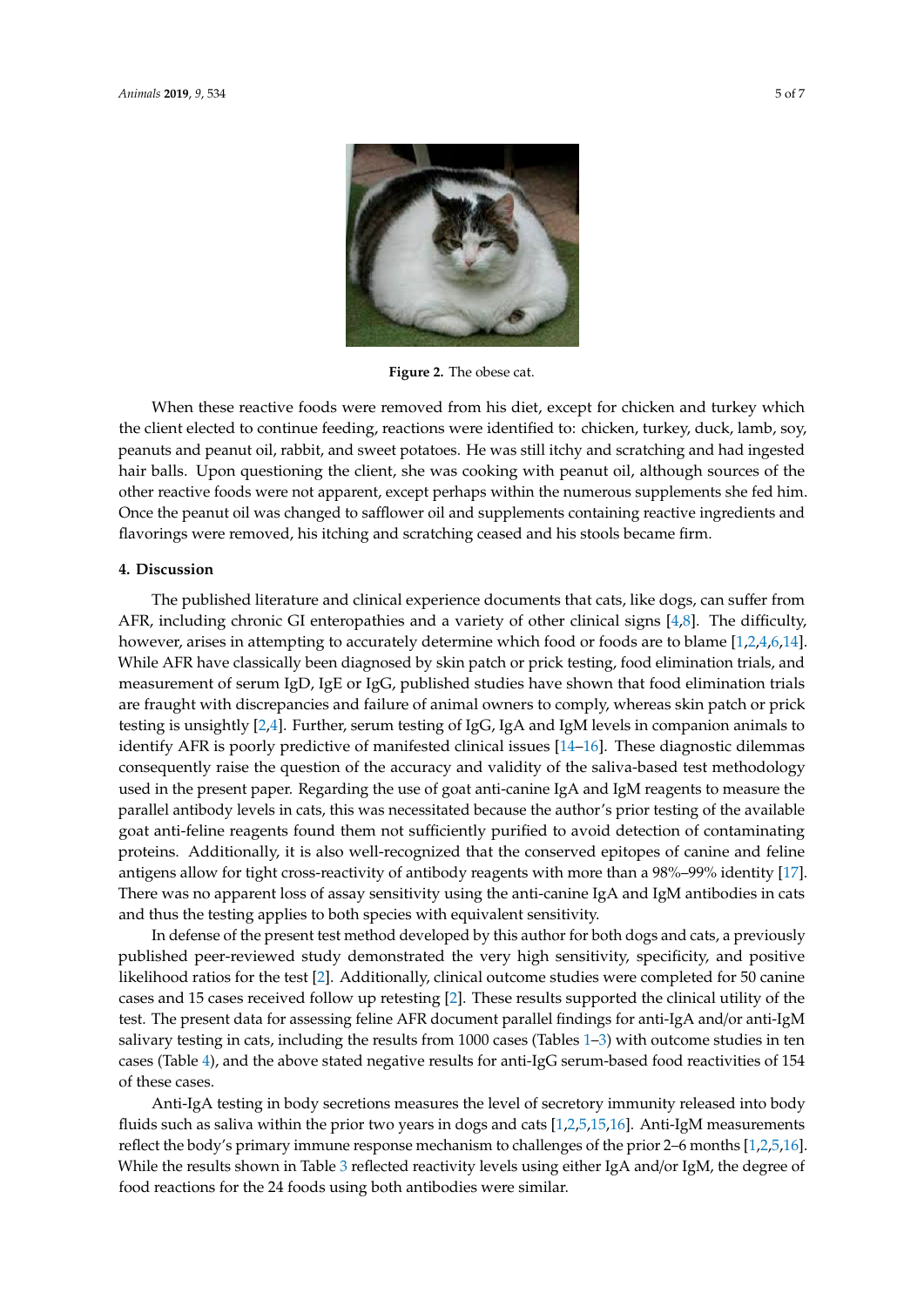Other important factors impact upon the need for better diagnostics for AFR, especially in cats. Nutritional influences can have a profound effect on thyroid metabolism [\[1,](#page-5-0)[2](#page-5-2)[,12](#page-6-6)[,13\]](#page-6-7). The classical example is the iodine deficiency that occurs in individuals eating cereal grain crops grown on iodine-deficient soil [\[1\]](#page-5-0). This will impair thyroid metabolism because iodine is essential for formation of thyroid hormones [\[1,](#page-5-0)[12\]](#page-6-6). However, too much iodine, especially as found in fish-flavored cat diets, can be as harmful to thyroid function as too little, and has been previously determined to be a potential cause of clinical hyperthyroidism in older cats [\[12,](#page-6-6)[13\]](#page-6-7).

While AFR comprise about a third or more of the recognized GI diseases of both dogs and cats [\[1–](#page-5-0)[7](#page-6-3)[,17\]](#page-6-10), unlike dogs, where gluten foods like wheat and barley are typically quite reactive on saliva-based and serum testing  $[4-6,8]$  $[4-6,8]$  $[4-6,8]$ , wheat was the lowest tested food in the present cat studies. Similarly, white-colored fish tested very low (second lowest) whereas salmon tested much higher (Table [3\)](#page-3-0). Also, in contrast to dogs [\[2\]](#page-5-2), the highest stated food reactions in cats are to beef, fish, and chicken [\[7\]](#page-6-3), although the present study found high results to rice (highest), millet (second highest), and white potatoes (Table [3\)](#page-3-0). Rice, shown to be unsuitable here for cats, is commonly recommended as a hypoallergenic food for pets with food sensitivities or IBD [\[4,](#page-5-1)[6,](#page-6-1)[8\]](#page-6-2). As millet is a goitrogenic food, could older cats that have eaten and are eating millet be predisposed to hyperthyroidism like they are from iodine excess? [\[12,](#page-6-6)[13\]](#page-6-7). Regardless, these findings indicate that manufacturers of commercial cat foods and treats, as well as those making homemade diets and treats for cats, should consider avoiding these more highly reactive foods as determined by the present study, and as described by others for feline canned diets and casein [\[18\]](#page-6-12).

# <span id="page-5-4"></span>**5. Patents**

**Patents:** Issued US patents: 7,867,720; 7,892,763; 8,450,072; 8,450,074; Canadian patents 2,743,714; 2,771,948; and European patent 2,382,469.

**Endnotes:** NutriScan®, Hemopet, Garden Grove, CA 92843; [www.nutriscan.org.](www.nutriscan.org)

**Funding:** This research received no external funding.

**Acknowledgments:** The author acknowledges that Hemopet is a federally registered non-profit charity. The Hemopet Company owns the patents for Nutriscan.

**Conflicts of Interest:** The author declares no conflict of interest.

## **Abbreviations**

- AFR Adverse food reactions
- IBD Inflammatory bowel disease
- GI Gastrointestinal
- IgA Immunoglobulin A
- IgD Immunoglobulin D
- IgE Immunoglobulin E
- IgG Immunoglobulin G
- IgM Immunoglobulin M

# **References**

- <span id="page-5-0"></span>1. Dodds, W.J.; Laverdure, D.R. *Canine Nutrigenomics: The New Science of Feeding Your Dog for Optimum Health*; DogWise Publishing: Wenatchee, WA, USA, 2015; p. 315.
- <span id="page-5-2"></span>2. Dodds, W.J. Diagnosis of canine food sensitivity and intolerance using saliva: Report of outcomes. *J. Am. Hol. Vet. Med. Assoc.* **2018**, *49*, 32–43.
- <span id="page-5-3"></span>3. Swanson, K.S.; Schook, L.B. Canine nutritional model: Influence of age, diet, and genetics on health and well-being. *Current. Nutr. Food Sci.* **2006**, *2*, 115–126. [\[CrossRef\]](http://dx.doi.org/10.2174/157340106776818853)
- <span id="page-5-1"></span>4. Roudebush, P.; Guilford, W.G.; Jackson, H.A. Adverse reactions to foods. In *Small Animal Clinical Nutrition*, 5th ed.; Hand, M.S., Thatcher, C.D., Remillard, R.L., Eds.; Mark Morris Institute: Topeka, KS, USA, 2010; pp. 609–623.